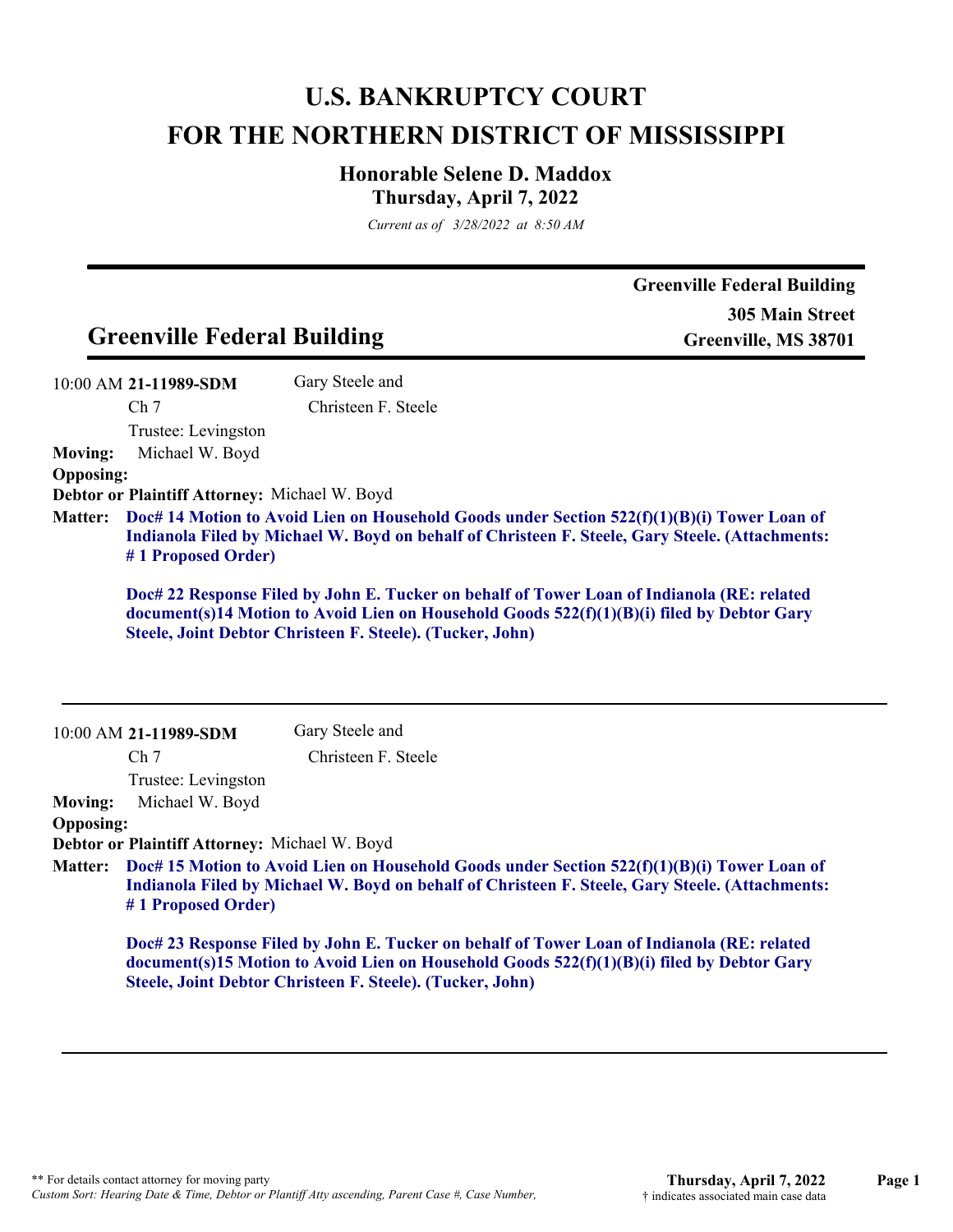|                  | 10:00 AM 21-12375-SDM                         | Tarnesha Appleberry                                                                         |
|------------------|-----------------------------------------------|---------------------------------------------------------------------------------------------|
|                  | Ch <sub>13</sub>                              |                                                                                             |
|                  | Trustee: Barkley                              |                                                                                             |
| <b>Moving:</b>   | Locke D. Barkley                              |                                                                                             |
| <b>Opposing:</b> |                                               |                                                                                             |
|                  | Debtor or Plaintiff Attorney: Michael W. Boyd |                                                                                             |
| <b>Matter:</b>   | <b>Locke D. Barkley</b>                       | Doc# 13 Objection to Confirmation of Chapter 13 Plan Filed by Locke D. Barkley on behalf of |

10:00 AM **22-10557-SDM**  Ch 13 Trustee: Barkley Clara J. Cooley **Moving:** Michael W. Boyd **Opposing: Debtor or Plaintiff Attorney:** Michael W. Boyd **Doc# 6 Motion to Extend Automatic Stay under 362(c)(3)(B) Filed by Michael W. Boyd on behalf Matter: of Clara J. Cooley. (Attachments: # 1 Proposed Order)**

10:00 AM **21-11464-SDM**  Ch 13 Lezell L. Diggs

Trustee: Barkley

# **Moving:**

**Opposing: Debtor or Plaintiff Attorney:** J. Madison Brooks **Doc# 53 Trustee's Notice and Motion to Dismiss Case . Responses due by 2/21/2022. Matter:**

> **Doc# 54 Response Filed by J. Madison Brooks III on behalf of Lezell L. Diggs (RE: related document(s)53 Trustee's Notice and Motion to Dismiss Case). (Brooks, J.)**

|                  | $10:00$ AM 22-10385-SDM                                | Tyrekis R. Cameron                                                                                                                                                               |
|------------------|--------------------------------------------------------|----------------------------------------------------------------------------------------------------------------------------------------------------------------------------------|
|                  | Ch <sub>13</sub>                                       |                                                                                                                                                                                  |
|                  | Trustee: Barkley                                       |                                                                                                                                                                                  |
| <b>Moving:</b>   | J. Madison Brooks III                                  |                                                                                                                                                                                  |
| <b>Opposing:</b> |                                                        |                                                                                                                                                                                  |
|                  | <b>Debtor or Plaintiff Attorney: J. Madison Brooks</b> |                                                                                                                                                                                  |
|                  |                                                        | Matter: Doc# 10 Motion to Extend Automatic Stay under 362(c)(3)(B) Filed by J. Madison Brooks III on<br>behalf of Tyrekis R. Cameron. (Attachments: #1 Declaration) (Brooks, J.) |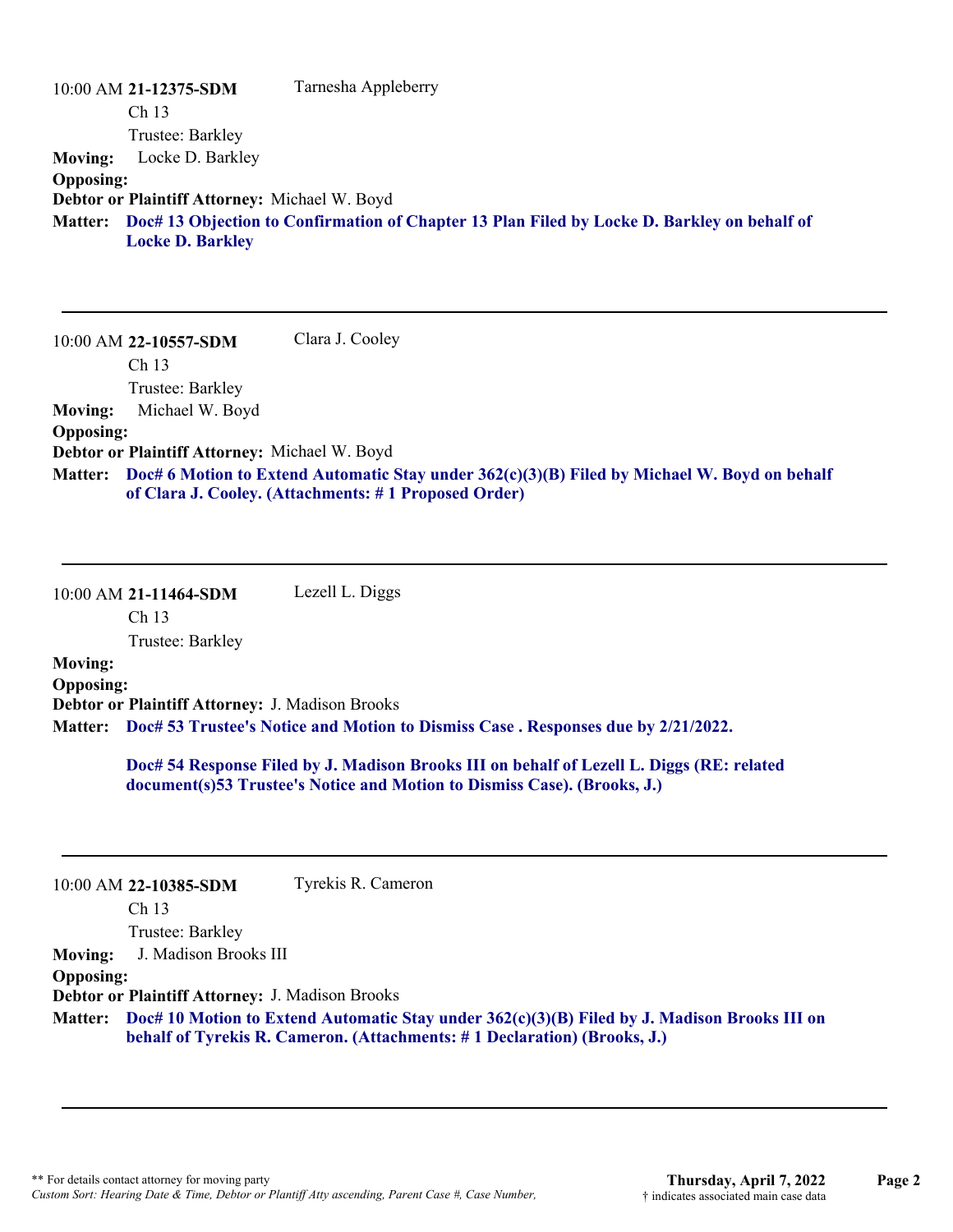| <b>Moving:</b><br><b>Opposing:</b>                   | 10:00 AM 19-13199-SDM<br>Ch 13<br>Trustee: Vardaman<br>William C. Cunningham<br><b>Debtor or Plaintiff Attorney:</b>                         | Shupon Lechelle Meadel Walker<br>Matter: Doc# 40 Motion to Borrow Filed by William C. Cunningham on behalf of Shupon Lechelle<br>Meadell Walker. (Attachments: #1 Creditor Matrix #2 Proposed Order)                                                                                          |
|------------------------------------------------------|----------------------------------------------------------------------------------------------------------------------------------------------|-----------------------------------------------------------------------------------------------------------------------------------------------------------------------------------------------------------------------------------------------------------------------------------------------|
| <b>Moving:</b><br><b>Opposing:</b><br><b>Matter:</b> | 10:00 AM 18-13686-SDM<br>Ch 13<br>Trustee: Barkley<br>W. Heath Franklin<br>Debtor or Plaintiff Attorney: W. Heath Franklin<br>(Franklin, W.) | Caruthia Pope<br>Doc# 46 Motion to Reinstate Case Filed by W. Heath Franklin on behalf of Caruthia Pope.<br>Doc# 47 Objection Filed by Locke D. Barkley on behalf of Locke D. Barkley (RE: related<br>document(s)46 Motion to Reinstate Case filed by Debtor Caruthia Pope). (Barkley, Locke) |
|                                                      | 10:00 AM 21-12201-SDM<br>Ch <sub>11</sub>                                                                                                    | Molecular & Diagnostic Testing Labs of America, LL                                                                                                                                                                                                                                            |
| <b>Moving:</b><br><b>Opposing:</b><br><b>Matter:</b> | Robert Gambrell<br>Debtor or Plaintiff Attorney: Robert Gambrell<br>LLC. (Attachments: #1 Proposed Order)                                    | Doc# 69 Motion to Use Cash Collateral of McKesson Corporation and BNA Bank and for Other<br>Relief Filed by Robert Gambrell on behalf of Molecular & Diagnostic Testing Labs of America,                                                                                                      |
| <b>Moving:</b>                                       | 10:00 AM 21-12201-SDM<br>Ch <sub>11</sub><br>Robert Gambrell                                                                                 | Molecular & Diagnostic Testing Labs of America, LL                                                                                                                                                                                                                                            |

**Opposing:**

**Debtor or Plaintiff Attorney:** Robert Gambrell

**Doc# 71 Motion to Assume Lease or Executory Contract Filed by Robert Gambrell on behalf of Matter: Molecular & Diagnostic Testing Labs of America, LLC. (Attachments: # 1 Proposed Order)**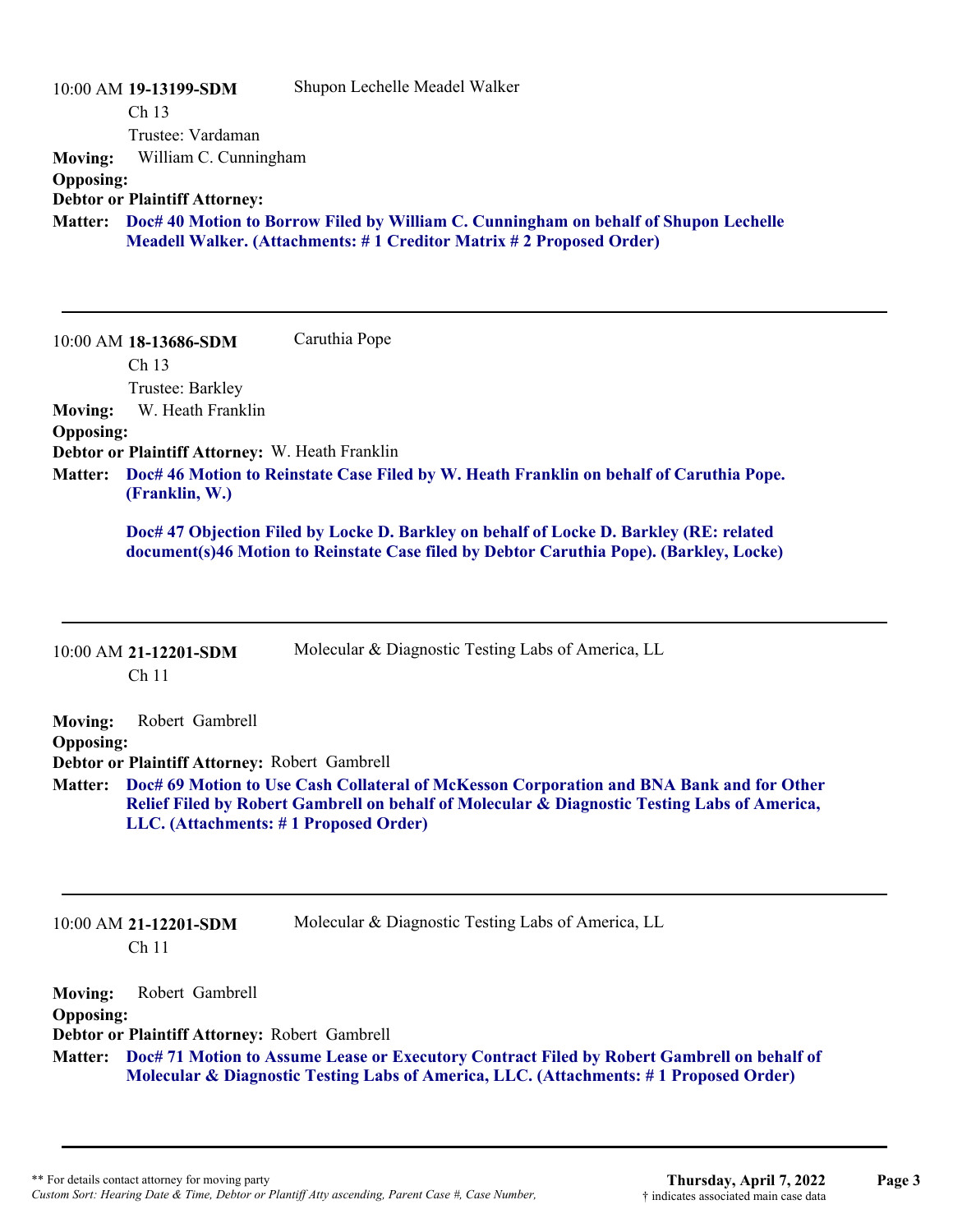Swift Staffing Holdings, LLC

10:00 AM **18-10616-SDM** 

Ch 11

Swift Staffing Holdings, LLC

## **Status Hearing**

**Moving:** Craig M. Geno

**Opposing:**

**Debtor or Plaintiff Attorney:** Craig M. Geno

**Doc# 307 Chapter 11 Plan of Reorganization Filed by Craig M. Geno on behalf of Swift Staffing Matter: Holdings, LLC**

**Doc# 315 Objection to Confirmation of Chapter 11 Plan Filed by Jay Gore III on behalf of Regions Bank (Gore, Jay)**

**Doc 322 Objection to Confirmation of Chapter 11 Plan Filed by Kimberly A Walsh on behalf of Texas Comptroller of Public Accounts and Texas Workforce Commission (Walsh, Kimberly)**

**Doc# 323 Objection to (RE: related document(s)306 Disclosure Statement filed by Debtor Swift Staffing Holdings, LLC). Filed by David E. Goodman Jr. on behalf of Liberty Mutual Insurance Corporation (Goodman, David)**

**Doc# 324 Objection to (RE: related document(s)306 Disclosure Statement filed by Debtor Swift Staffing Holdings, LLC). Filed by Sylvie Derdeyn Robinson on behalf of MS Department of Revenue (Robinson, Sylvie)**

**Doc# 352 Objection to Confirmation of Chapter 11 Plan Filed by Jeffrey R. Barber on behalf of Diverse Staffing Services, Inc. (Barber, Jeffrey)**

**Doc # 353 Objection to Confirmation of Chapter 11 Plan Filed by Abigail M Marbury on behalf of Mississippi Department of Employment Security (Marbury, Abigail)**

**Doc# 354 Objection to Confirmation of Chapter 11 Plan Filed by Sammye S. Tharp on behalf of U. S. Trustee (Tharp, Sammye)**

**Doc# 355 Objection to Confirmation of Chapter 11 Plan Filed by Samuel D. Wright on behalf of IRS (Wright, Samuel)**

**Doc# 356 Objection to Confirmation of Chapter 11 Plan Filed by Sylvie Derdeyn Robinson on behalf of MS Department of Revenue (Robinson, Sylvie)**

**Doc# 379 Objection to Confirmation of Chapter 11 Plan Filed by Jay Gore III on behalf of Regions Bank (Gore, Jay)**

**Doc# 523 Objection to Confirmation of Chapter 11 Plan Filed by Wesley Blacksher on behalf of BMW Bank of North America (Blacksher, Wesley)**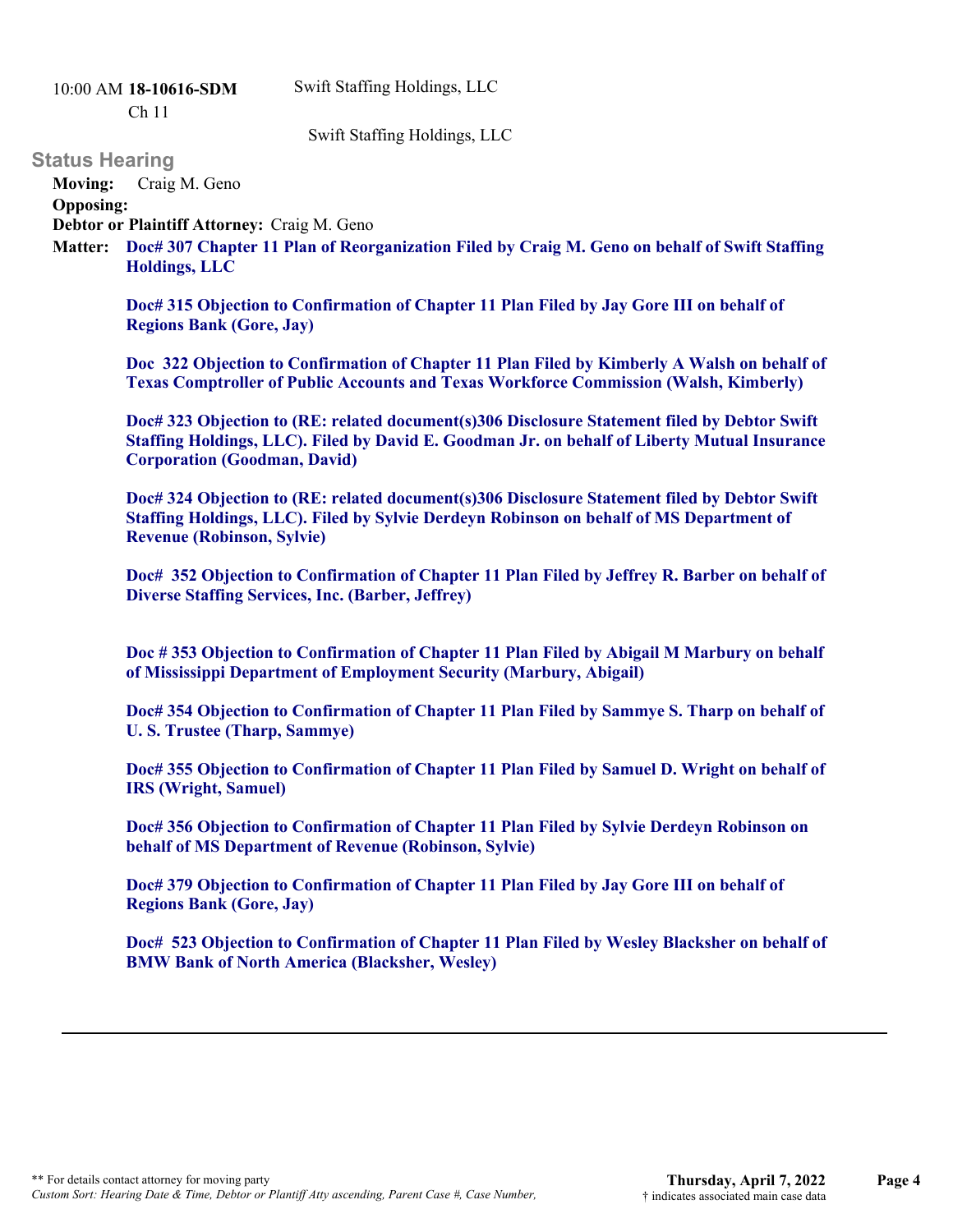Ch 11

#### Express Grain Terminals, LLC

**Moving:** Glenn Edward Glover

#### **Opposing:**

**Debtor or Plaintiff Attorney:** Craig M. Geno

**Doc# 1588 Motion for Relief from Stay Motion for Relief from Automatic Stay to Terminate Matter: Executory Contracts and Effectuate a Setoff on Behalf of Creditor, Riceland Foods, Inc. Filed by Glenn Edward Glover on behalf of Riceland Foods, Inc..**

**Doc# 1697 Objection Filed by Craig M. Geno on behalf of Express Grain Terminals, LLC (RE: related document(s)1588 Motion for Relief From Stay filed by Creditor Riceland Foods, Inc.). (Geno, Craig)**

10:00 AM **21-11832-SDM**  Ch 11

Express Grain Terminals, LLC

**Moving:** Glenn Edward Glover **Opposing:**

**Debtor or Plaintiff Attorney:** Craig M. Geno

**Doc# 1587 Motion to Assume Lease or Executory Contract Motion to Shorten Debtors Deadline Matter: for Assuming or Rejecting Pre-Petition Oil Contracts Filed by Glenn Edward Glover on behalf of Riceland Foods, Inc..**

**Doc# 1696 Objection Filed by Craig M. Geno on behalf of Express Grain Terminals, LLC (RE: related document(s)1587 Motion to Assume Lease or Executory Contract filed by Creditor Riceland Foods, Inc.). (Geno, Craig)**

|                  | 10:00 AM 17-12697-SDM                                | Sheronda Bell Lee and                                                                     |
|------------------|------------------------------------------------------|-------------------------------------------------------------------------------------------|
|                  | Ch <sub>13</sub>                                     | Charles Cedric Lee                                                                        |
|                  | Trustee: Barkley                                     |                                                                                           |
| <b>Moving:</b>   |                                                      |                                                                                           |
| <b>Opposing:</b> |                                                      |                                                                                           |
|                  | <b>Debtor or Plaintiff Attorney: Chris F. Powell</b> |                                                                                           |
|                  |                                                      | Matter: Doc# 134 Trustee's Notice and Motion to Dismiss Case. Responses due by 3/13/2022. |

**Doc# 135 Response Filed by Chris F. Powell on behalf of Charles Cedric Lee, Sheronda Bell Lee (RE: related document(s)134 Trustee's Notice and Motion to Dismiss Case). (Powell, Chris)**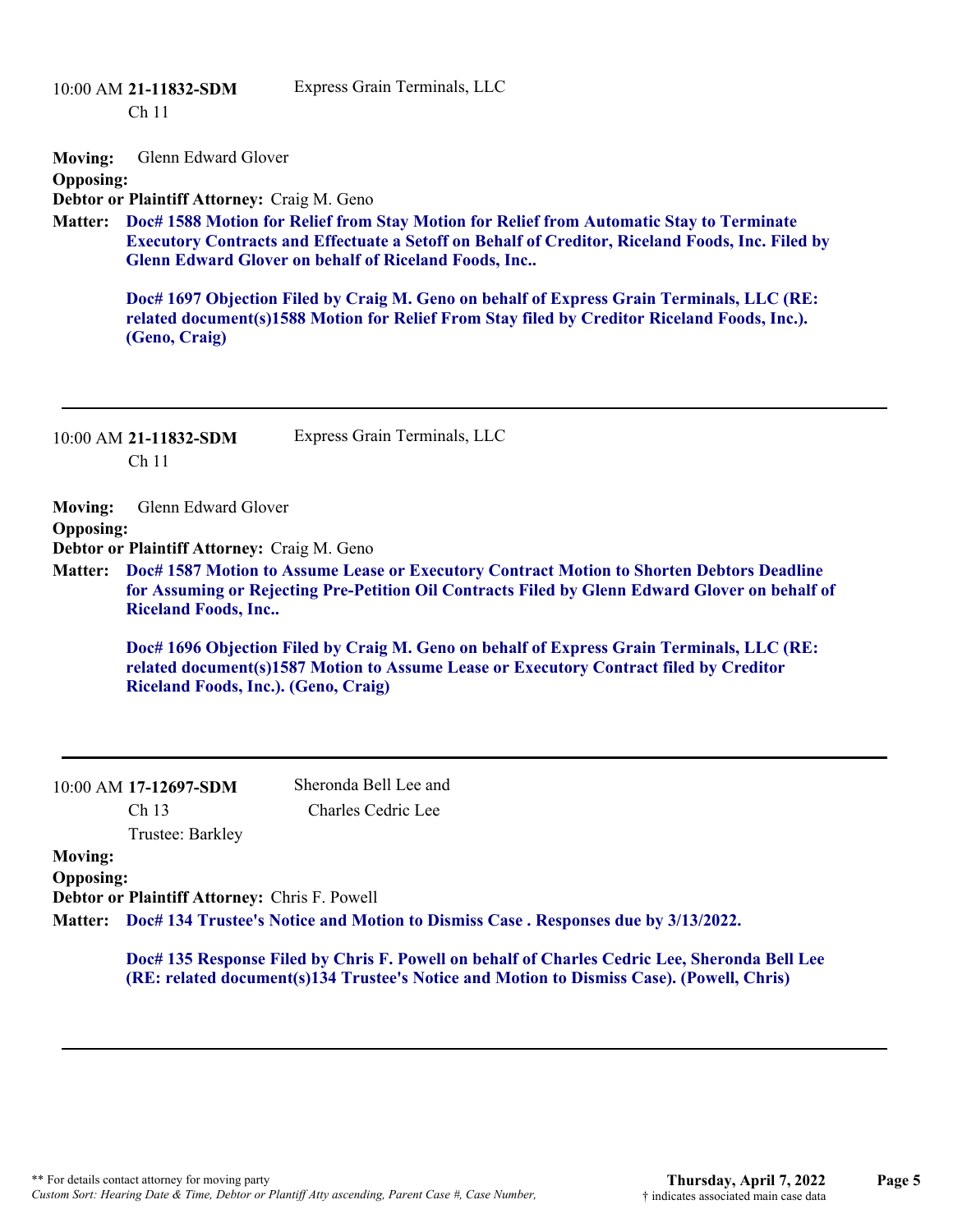#### 10:00 AM **21-11461-SDM**

Dakara Latravia Turner

Ch 13

Trustee: Barkley

#### **Status Hearing**

## **Moving:**

**Opposing:**

**Debtor or Plaintiff Attorney:** Susan C. Smith

**Doc# 62 Order Sustaining In Part (Re: 25 Objection to Confirmation of the Chapter 13 Plan filed Matter: by Creditor Massachusetts Department of Revenue, Child Support Enforcement Division, Denying 35 Objection to Claim filed by Debtor Dakara Latravia Turner, Denying 36 Objection to Claim filed by Debtor Dakara Latravia Turner). Entered on Docket by: (VSD)**

|                  | $10:00$ AM 18-10155-SDM<br>Ch <sub>13</sub>                                                                                                                                                              | Shawanda Wright                                       |  |
|------------------|----------------------------------------------------------------------------------------------------------------------------------------------------------------------------------------------------------|-------------------------------------------------------|--|
|                  |                                                                                                                                                                                                          |                                                       |  |
|                  | Trustee: Barkley                                                                                                                                                                                         |                                                       |  |
| <b>Moving:</b>   | Catherine Anne Umberger                                                                                                                                                                                  |                                                       |  |
| <b>Opposing:</b> |                                                                                                                                                                                                          |                                                       |  |
|                  |                                                                                                                                                                                                          | Debtor or Plaintiff Attorney: Catherine Anne Umberger |  |
| <b>Matter:</b>   | Doc# 42 Motion and Notice to Modify Confirmed Plan Filed by Catherine Anne Umberger on<br>behalf of Shawanda Wright. Response due by 01/20/2022.                                                         |                                                       |  |
|                  | Doc# 43 Objection Filed by Locke D. Barkley on behalf of Locke D. Barkley (RE: related<br>document(s)42 Motion and Notice to Modify Confirmed Plan filed by Debtor Shawanda Wright).<br>(Barkley, Locke) |                                                       |  |
|                  | $10:00$ AM 21-12355-SDM                                                                                                                                                                                  | Monica Denise Miller                                  |  |

Ch 13 Trustee: Barkley

**Moving:** Locke D. Barkley

**Opposing:**

**Debtor or Plaintiff Attorney:** Miranda Linton Williford

**Doc# 14 Objection to Confirmation of Chapter 13 Plan Filed by Locke D. Barkley on behalf of Matter: Locke D. Barkley**

**Doc# 18 Amended Document Filed by Locke D. Barkley on behalf of Locke D. Barkley RE: (related document(s)14 Objection to Confirmation of the Chapter 13 Plan filed by Trustee Locke D. Barkley). (Barkley, Locke)**